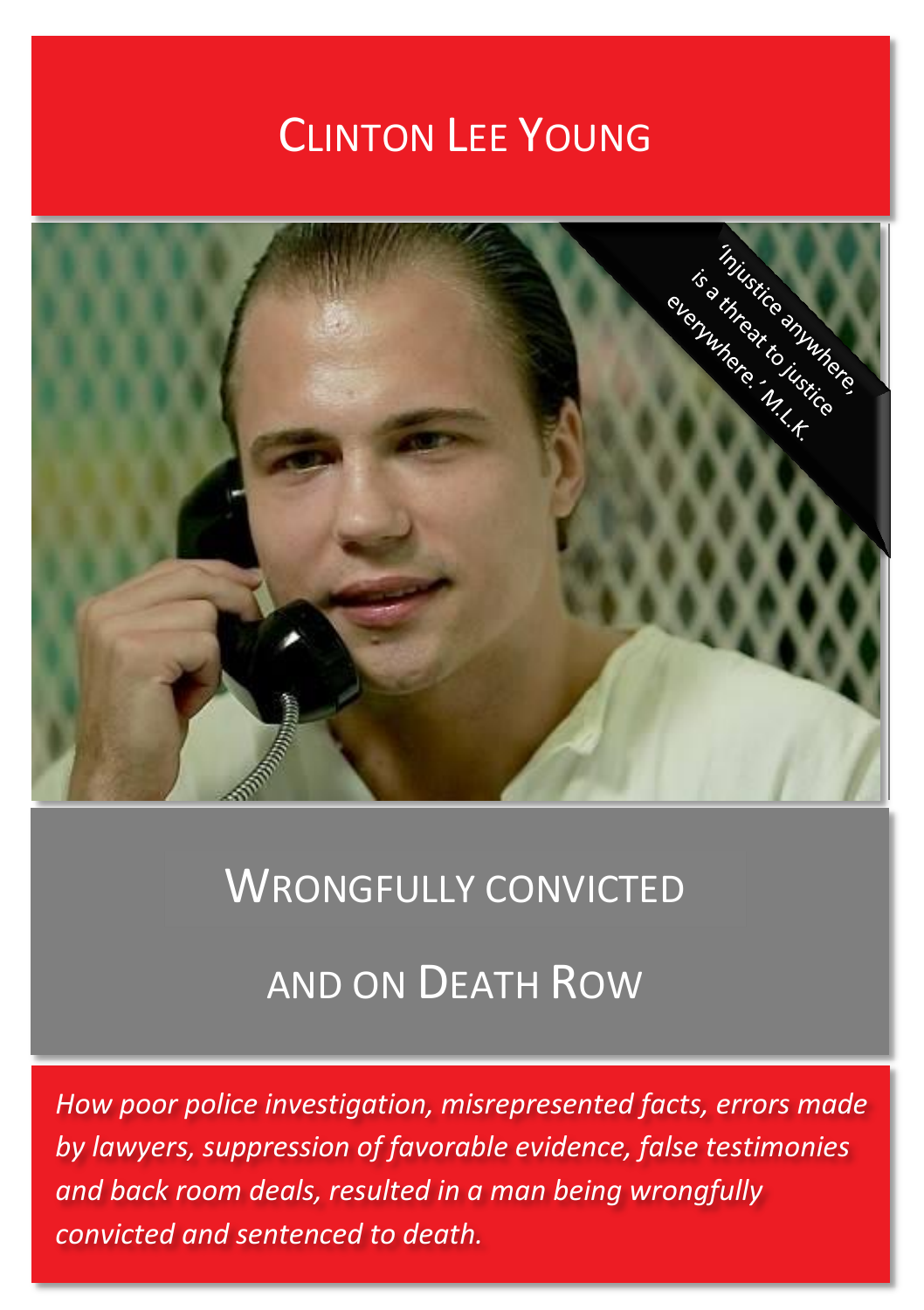#### Introduction

'The case that resulted in my getting sent to death row occurred in late November 2001. I was 18 years and 4 months old at the time. Of the four people involved, I alone was sent to death row.



It was only through a series of half-truths, boldly told lies and myths fabricated by the state prosecutors and politicians, who depend on a fearful populous to gain votes, this was able to happen. My own ignorance, low socio-economic status and refusal to cooperate with police didn't help matters any. I had faith in the justice system to a degree. I had no idea how far the prosecutors would really go to get a death sentence against me.

The state of Texas has a long running history for use of the death penalty. Texas is well known for being 'tough on crime'. Sadly, this outdated policy of convict at any cost, has resulted in many innocent people spending countless years in prison.

The information in this booklet is not about the death penalty though; it's about the injustice that was done in my case and how I was convicted for a crime I did not commit.

I am very grateful for any and all help. It truly is a life saver. Thank you!'

Clinton Lee Young

*'I never professed to be an angel, but I didn't kill anybody…' - Clinton Young, 2013*

*Nothing in this booklet may be altered from its original form, without the written consent of Clinton Young.* 

*Authors: Clinton Young & Marjolijn Tieleman, May 2014*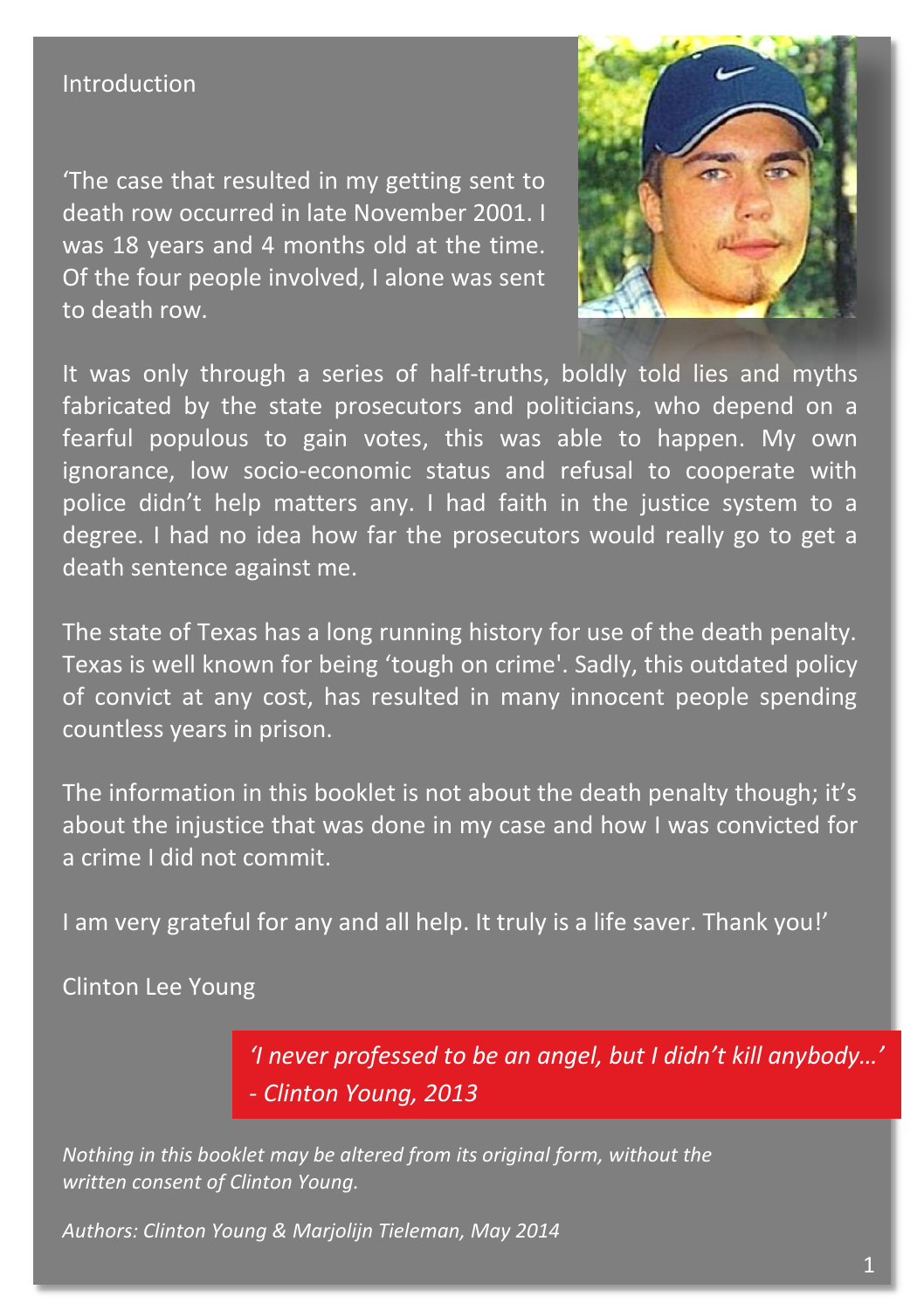#### Texas, late November 2001

Late November 2001, five men drove from Ore City to Longview, Texas. Two of those men were best friends. The youngest man of the group, Clinton Young – 18 at the time – barely knew the others.

Once in Longview, one man was shot. After that, two of the men parted company and the remaining two, amongst whom Clinton, drove out to Midland, where along the way another man joined. Later, south of Midland, this man was shot as well.

#### Arrested and charged with capital murder

Clinton Young was arrested while fleeing from police. He was later indicted by a grand jury for capital murder. Two co-defendants were held on murder charges and later pled guilty to lesser charges. The fourth involved man, who had by his own volition directed the police to one of the bodies, was never charged.

#### The prosecution's case

The State's case against Clinton Young relied primarily on the testimony of the three other involved men. The State maintained that Clinton was the driving force in the murders and kidnapping, and that the other's involvement was the result of duress caused by Clinton Young. Clinton's sole purpose over the course of the two murders, according to the State, was to travel to Midland to see his girlfriend.

#### The defense case

The defense case focused mainly on three problems with the State's case:

- conflicting testimony of the three eyewitnesses;
- inconsistent ballistic evidence:
- signs of complicity among the three eyewitnesses who claimed to be threatened or held hostage by Clinton Young.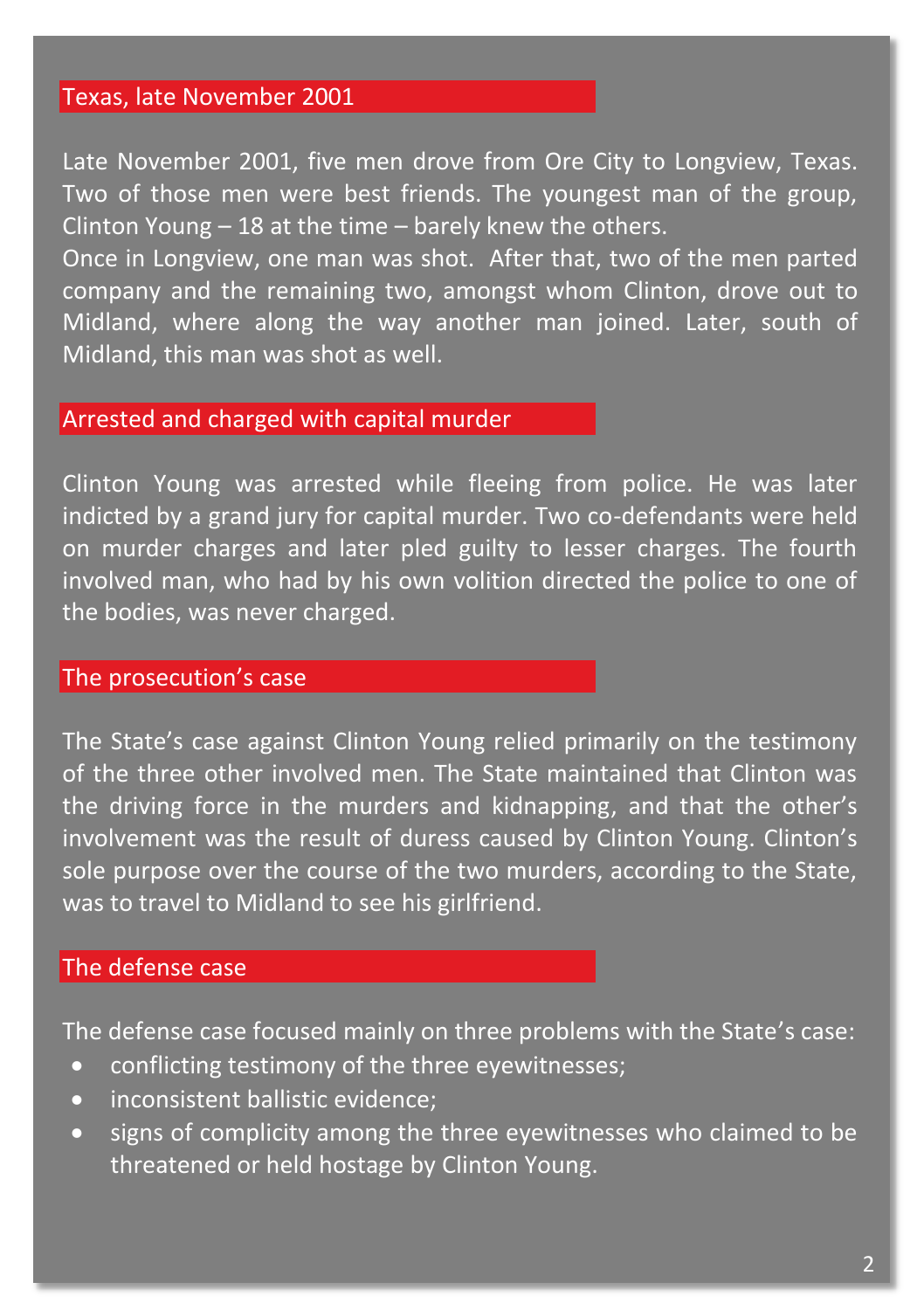There are no fingerprints and there is no guilt relevant DNA linking Clinton to the murders.

One of the three involved initially told police Clinton fired all three shots at the first victim and then recanted when he learned the other witness had told police the third shot was fired by one of the other men involved.

Another of the three, re-enacted one of the murders on videotape, then reversed his staging of the scene when he learned the coroner's report rendered his prior version implausible.

Also, there were numerous occasions on which one of the three, who claimed to be a hostage of Clinton, could have easily parted company. This co-defendant admitted to a detective that he had possession of the gun and keys to the vehicle while Clinton was inside a store. He also admitted to the police that Clinton was at times asleep.

## Poor police investigation and lost evidence

The police failed to investigate important crime-scenes in this case. For example, the car that belonged to the first victim was never properly tested. Also the home, close to where the first shooting took place, and the area surrounding it, have not been investigated. No clerks or shoppers at the grocery store, where the second victim was allegedly kidnapped from, were interviewed by the police.

The gloves the co-defendant wore during the murders were never tested for gunshot residue. Clinton, in maintaining he didn't kill anyone, requested the police to test his DNA and test the gloves of the codefendant for gunshot residue. The gloves were eventually tested for DNA, but only on the outside.

On top of this, the State lost or destroyed evidence that was exculpatory in nature.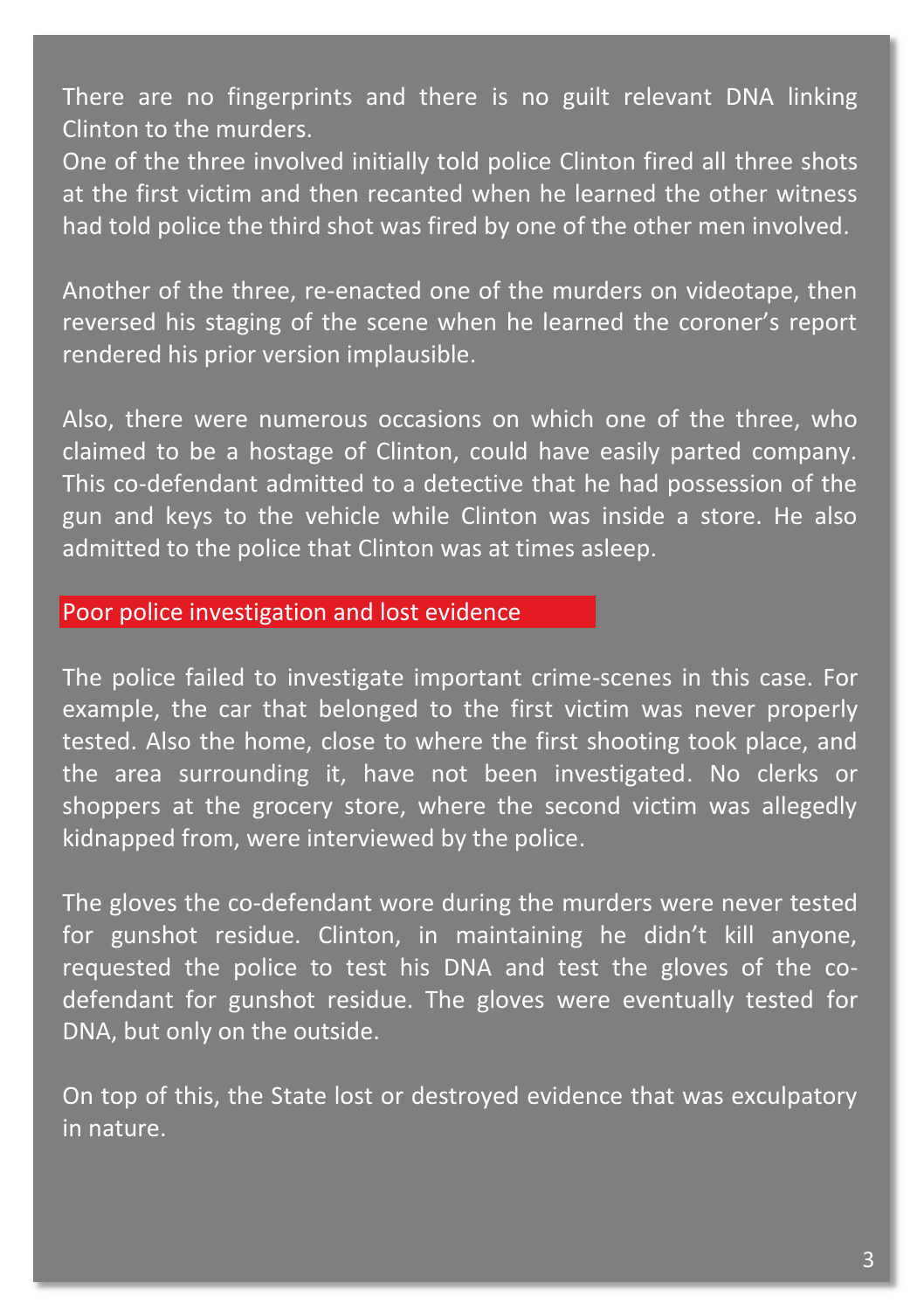#### Plea deals, false testimonies and a biased judge

Clinton Young's conviction for capital murder and his punishment of death were based upon suppressed evidence, that two of the involved were given secret plea deals and upon knowingly presented perjured testimony. Furthermore, the judge who presided over Clinton's trial, motion for new trial and State post-conviction proceeding, was not impartial.

#### Ballistic results

The ballistic research that was done on the first shooting, when matched with the autopsy report, shows that Clinton was not and could not have been the shooter. However, these ballistic reports were not admitted into evidence in Clinton's case.

## Ineffective assistance of counsel

The defense investigator, who worked on Clinton's case until 2005 and was hired by Clinton's habeas counsel, was emotionally unstable, abusing drugs and obtained false declarations. By appointing incompetent counsel and not adopting proper standards to evaluate counsel's competency, the court denied Clinton his opportunity to properly challenge his conviction and sentence.

#### Statements by fellow inmates of co-defendants

There are statements by several people that were held in custody with the co-defendant and who came forward concerning the co-defendant talking (bragging) about being the actual killer in this case and getting away with murder, even admitting that Clinton was asleep during one of the murders.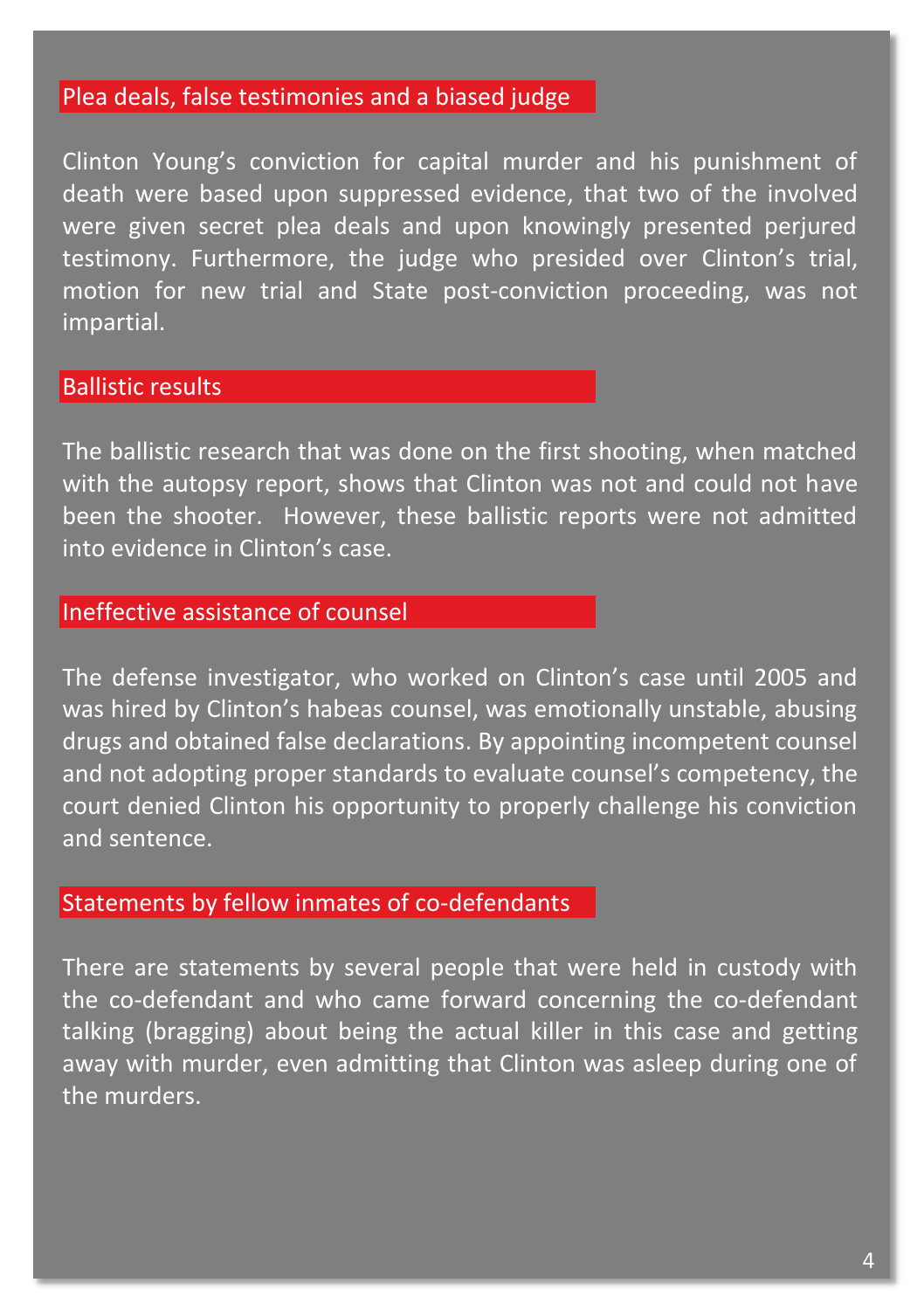### Failed polygraph by co-defendant

The co-defendant and prosecution's star witness, who was the actual killer, was asked to take a polygraph examination by the prosecution in Clinton's case. He failed this polygraph.

The examiner that took the polygraph was allowed to testify in court in Clinton's case, but only outside of the jury's presence.

The prosecutors never offered Clinton an opportunity to take a polygraph examination.

### **Conclusion**

It is clear that the prosecution in Clinton's case intentionally prevented Clinton from putting forth a proper defense. Also, others that were supposed to work for or represent Clinton, have repeatedly failed him. Clinton did not receive any kind of fair trial or even a fair appeal.

More information and the actual legal material, is available on the website: www.saveaninnocentlife.com. All those who are able to contribute and/or support Clinton; please visit the website.

### Support Clinton

There is an international effort to raise awareness to the injustice that was done in the case of Clinton Young. We seek all those that wish to help in this effort.

#### **What can you do?**

#### **Help raise awareness**

You can help raise awareness by posting a link to the website www.saveaninnocentlife.com, the available videos or the Clinton Young Facebook page, on your personal social media page(s). We have also put together campaign packs that are available at the SAIL website. These are to help raise funds and provide those that want to actively raise awareness for Clinton's case, the tools to do so.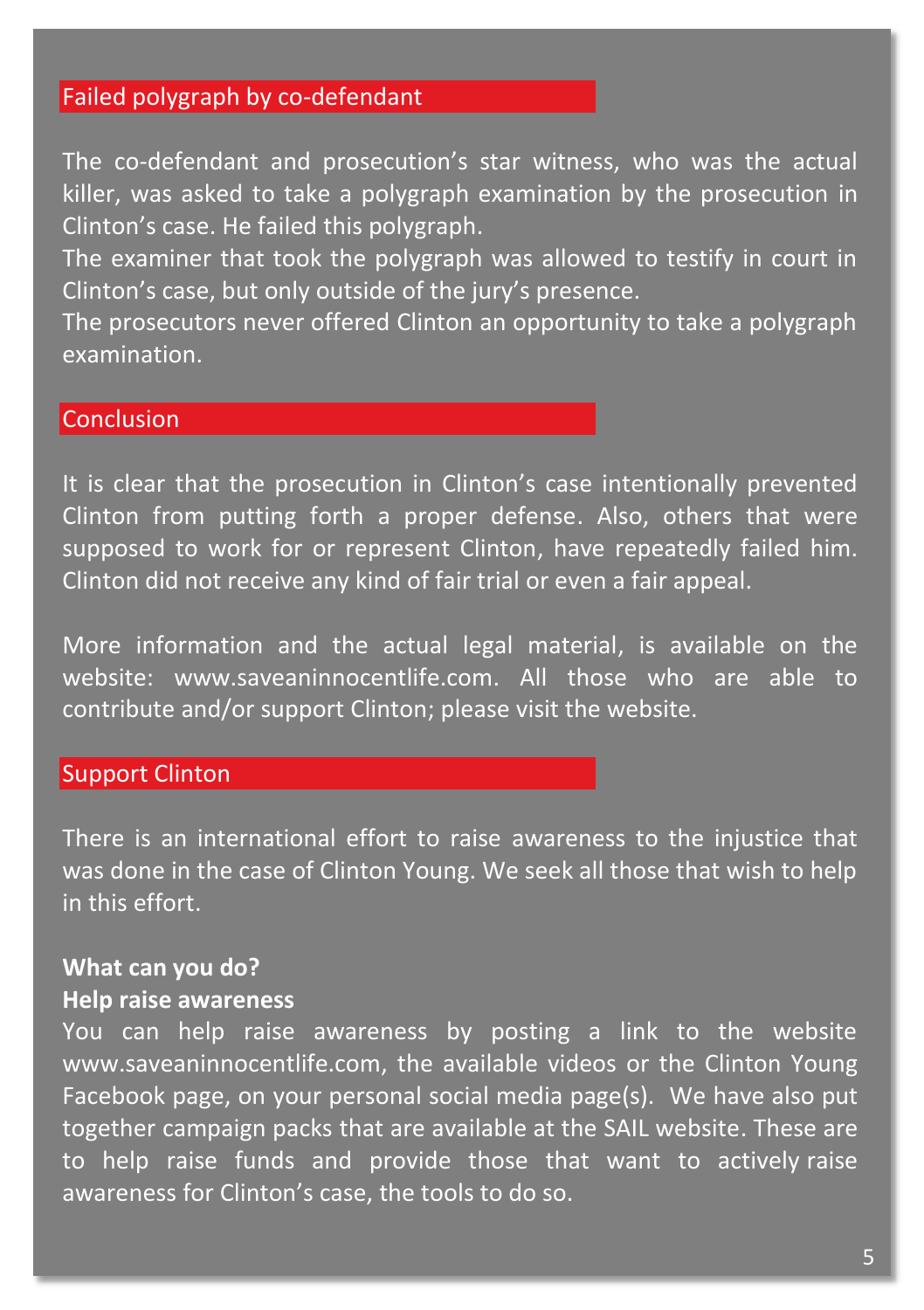#### **Donate**

Donate to help raise funds for Clinton's defense. Please have a look at the SAIL website to find out how you can contribute.

### **Shop at the SAIL website**

Check out our store at the SAIL website and buy an item to help support Clinton. The available items are sold to help raise funds for Clinton's defense.

### **Write Clinton**

Please do not hesitate to share any ideas you have and feel free to contact Clinton at the address that is mentioned on the back page of this booklet.

**Clinton Young and those that support him thank you for your time and attention given to our efforts. It truly does make a difference!**



CLINTON LEE YOUNG. INNOCENT. DEATH ROW.